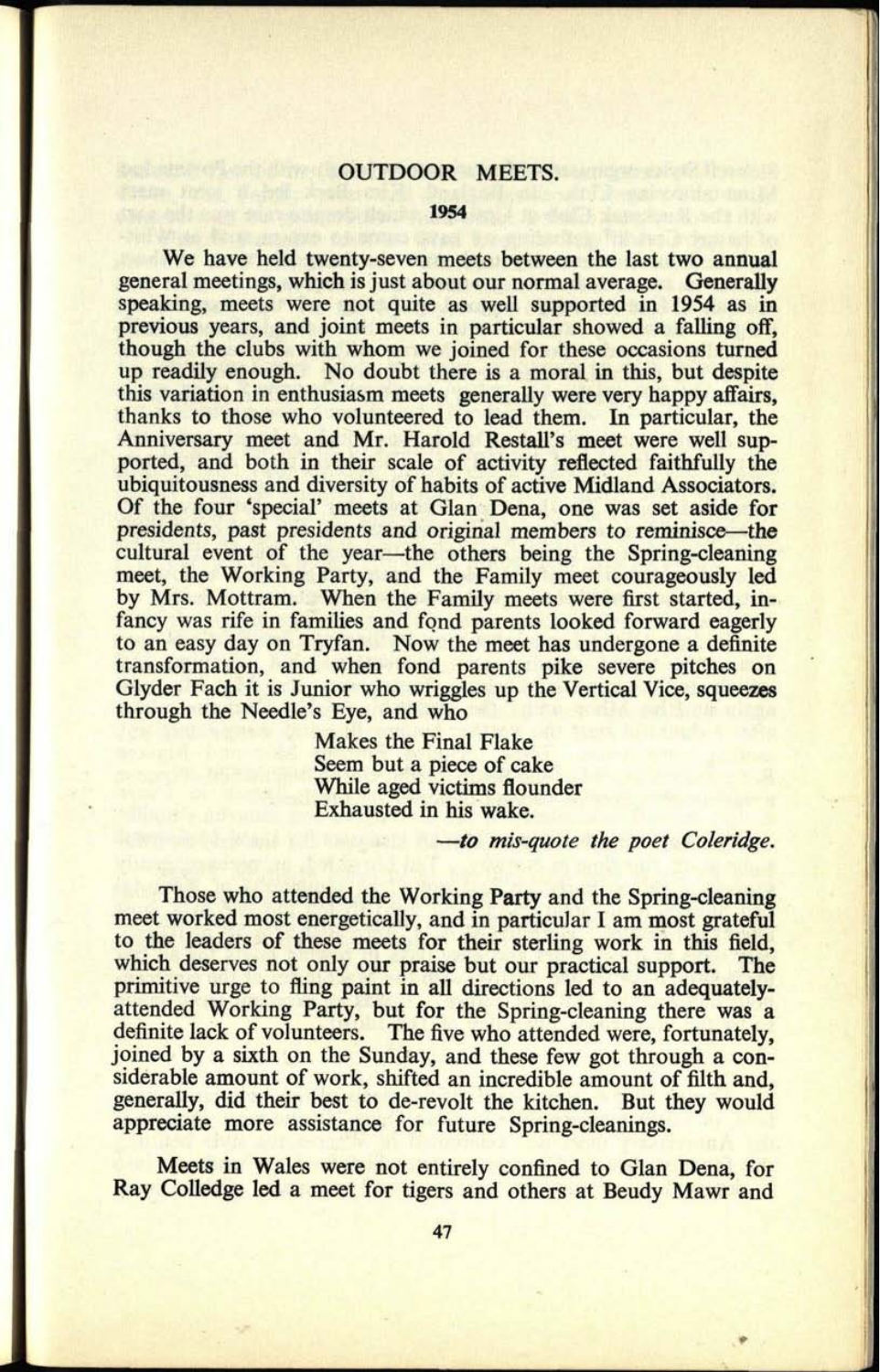Showell Styles organised a Moelwyns meet jointly with the Portmadoc Mountaineering Club. In England, Kim Beck led a joint meet with the Rucksack Club at Cratcliff, which despite rain was the sort of happy Cratcliff gathering we have come to expect, and at Whitsuntide John Davies nobly took over the Langdale meet at short notice. I am told that the proportion of campers to hoteliers was normal. More recently a good gathering of the Association, weighed down by anno domini and the annual dinner, halfheartedly pursued a fleet-footed Martin Allbutt all over the Long Mynd, and finished in characteristic fashion up 'One Minute Arete,' a sensational route first pioneered in '50 by our member, J. Stephens.

A joint meet with the Oreads was much enjoyed under the cherubic leadership of Eric Byne. This took place at Burbage, where many climbs were done on the North Edge and several attempted on the South Edge. The weather was distinctly poor, making climbing a rather greasy business, and the active members of the meet lost no time in becoming thoroughly grimy. Even the cheerful exhortations of the leader became tinged with hollowness at times, but nevertheless it was a day well spent.

In July, Oliver Jones led a meet in Skye at Glen Brittle House. The usual mixed weather was encountered, but climbing and ceilidh took place nonetheless. Easter saw the M.A.M. once again at Rhu Mhor under the leadership of Dr. Cochran, where after a doubtful start the weather became fine and many interesting ascents were made. These included Binnein Mor and Binnein Beag, Bidean nam Bian and Beinn Fhada, Garbh Bheinn and of course a variety of routes of varying difficulty up the Ben.

We held an official meet abroad last year for the first time for some years, this time in Norway. Ted Lloyd led, or, perhaps, gently shooed, a mixed party up and down the mountains of Romsdal and Sunnmore to great effect, and lived to tell the tale in a most interesting lecture. Here the M.A.M. were at their most mercurial; easy days in deck chairs and easy days in rowing boats for all but the boatman contrasted sharply with the Machinism of the eighteenhour day and the 3.00 a.m. return. It was an excellent meet, made so by the unobtrusive efficiency of Ted Lloyd.

During 1955-6 twenty-nine official meets of the Association were held, of which nineteen were at Glan Dena. Of the more important the Anniversary meet was celebrated in Wenceslaus style befitting this function, but the Christmas meet, which from the work put into it deserved more support, was not well attended. Other meets